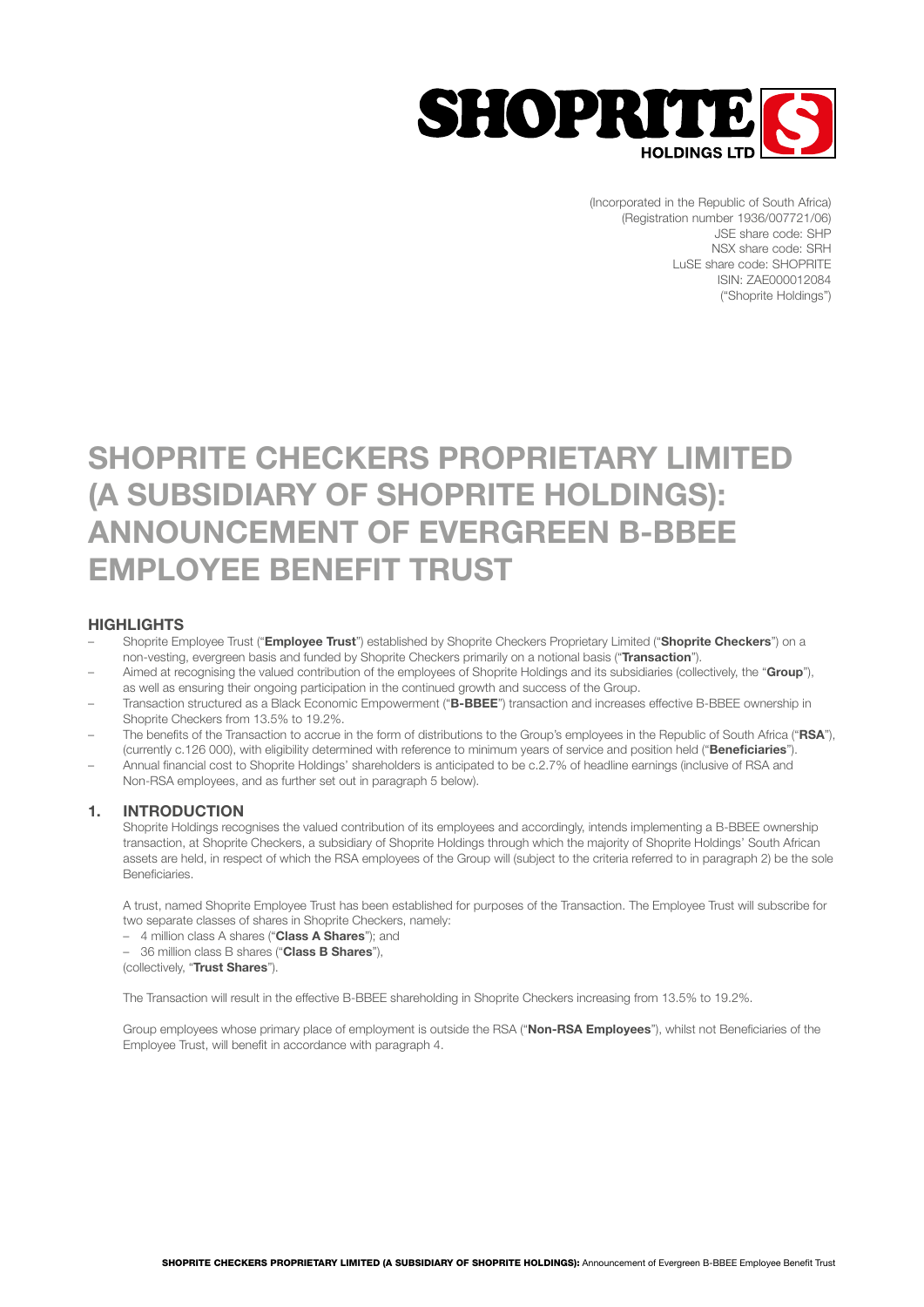# 2. RATIONALE AND PRINCIPLES OF THE TRANSACTION

Shoprite Holdings believes that it is important to recognise the valued role the Group's employees play in terms of its growth and success. Furthermore, the Group is of the view that improving the lives of its employees is necessary, especially in the economic context of the countries in which it operates.

 It is with these core values in mind that the benefits of the Transaction will be allocated to the Group's RSA employees. Of the c.126 000 RSA employees, approximately 97% are black and approximately 66% are female, as defined in the B-BBEE Codes of Good Practice.

 Permanent Group employees, whose primary place of employment is in the RSA and who have been employed in continuous service in the RSA by a member of the Group for a period of at least 24 calendar months, qualify as eligible employees ("Eligible Employees") for purposes of the Transaction. Eligible Employees will exclude those employees who are entitled to receive any longterm incentives or short-term incentives which contain a deferred component as part of their employment.

The Beneficiaries of the Employee Trust are:

- Eligible Employees who qualified as such on the "**Effective Date**", being the first business day after the condition precedent, as described in paragraph 6 ("Condition Precedent"), is fulfilled ("Initial Employee Beneficiaries"); and
- Eligible Employees who, after the Effective Date, meet the criteria for and qualify as Eligible Employees ("New Employee Beneficiaries").

The Transaction has the following key attributes:

- the Employee Trust has been established to hold the 40 million Trust Shares for the benefit of the Beneficiaries of the Employee Trust;
- the Employee Trust is a non-vesting trust and, subject to the terms of the notional vendor funding ("NVF") mechanism set out in paragraph 3.2.2 in respect of the Class B Shares, is intended to continue as a shareholder in Shoprite Checkers on a perpetual basis or until the Employee Trust is terminated by agreement between Shoprite Checkers and the Employee Trust;
- the Employee Trust will have 40 million units available for allocation to Eligible Employees ("Units");
- a declaration and payment by Shoprite Holdings, after the Effective Date, of a distribution to its ordinary shareholders in respect of each ordinary share held by them (the distribution per ordinary share is hereinafter referred to as the "**Qualifying Dividend**") will result in the Employee Trust being entitled (subject to the compliance with the Companies Act, 71 of 2008) to receive an equivalent gross distribution per Class A Share and Class B Share from Shoprite Checkers;
- the Employee Trust becomes obliged on receipt of such a distribution (or on being informed by Shoprite Checkers that it is ready to make such a distribution, whichever is the earlier) to make a corresponding distribution of an amount equal to the Qualifying Dividend to each of the Beneficiaries in respect of each Unit allocated to them ("Unitholders"); and
- Unitholders will therefore be entitled to the Qualifying Dividend per Unit held, aligned to the dividend declared and paid by Shoprite Holdings to its ordinary shareholders. This will ensure that the Transaction is transparent and that Beneficiaries recognise the tangible benefits of the Group continuing to achieve strong operational and financial results.

# 3. SALIENT TERMS OF THE TRANSACTION

# 3.1 Subscription for Trust Shares by the Employee Trust

- 3.1.1 The Employee Trust and Shoprite Checkers have entered into a:
	- 3.1.1.1 subscription agreement, in terms of which Shoprite Checkers, subject to the fulfilment of the Condition Precedent, allots and issues, and the Employee Trust subscribes for, 4 million Class A Shares ("Class A Subscription Agreement"); and
	- 3.1.1.2 subscription agreement, in terms of which Shoprite Checkers, subject to the fulfilment of the Condition Precedent, allots and issues, and the Employee Trust subscribes for, 36 million Class B Shares ("Class B Subscription Agreement").
- 3.1.2 In terms of the Class A Subscription Agreement and the Class B Subscription Agreement, and pursuant to the implementation of the steps described in paragraph 3.2.1 on the Effective Date, Shoprite Checkers will issue 40 million Trust Shares to the Employee Trust, comprising of 4 million Class A Shares and 36 million Class B Shares.

## 3.2 Facilitation of the Transaction

## 3.2.1 Sources of facilitation

 To enable the Employee Trust to subscribe for the Trust Shares, Shoprite Checkers will provide the following facilitation to the Employee Trust:

- 3.2.1.1 an initial donation of R10 000 to establish the Employee Trust;
- 3.2.1.2 a capital contribution ("Capital Contribution A") of R888 million, to enable the Employee Trust to discharge the subscription price for the Class A Shares. The Capital Contribution A is equal to the subscription price payable by the Employee Trust to Shoprite Checkers in respect of the Class A Shares, being a subscription price per Class A Share of R222.05, representing the market value of a Shoprite Holdings ordinary share, calculated with reference to the 3-day volume weighted average price per Shoprite Holdings ordinary share at close of trading on 13 May 2022 ("3-day VWAP Price"); and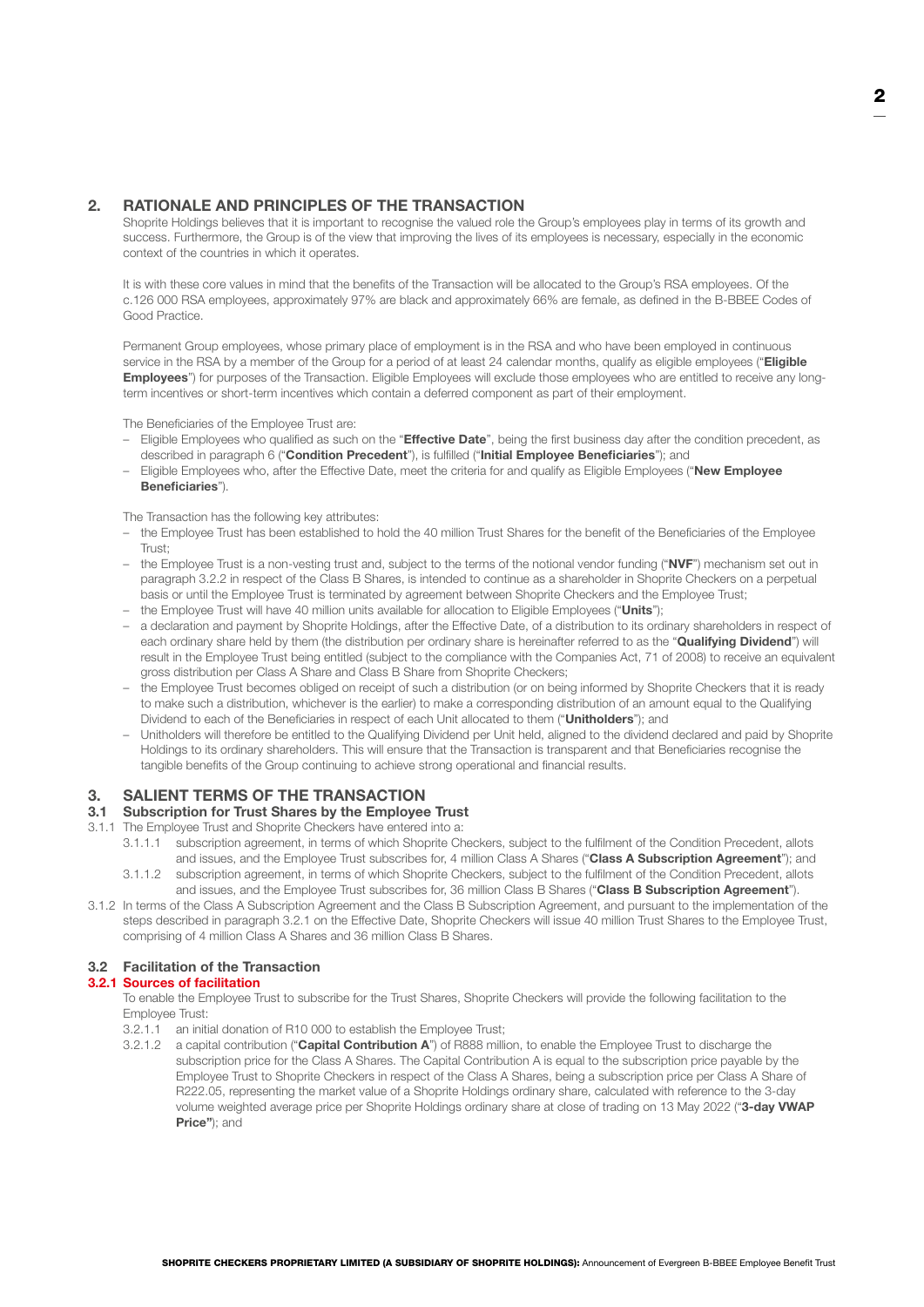# 3. SALIENT TERMS OF THE TRANSACTION (continued)

## 3.2 Facilitation of the Transaction (continued)

## 3.2.1 Sources of facilitation (continued)

3.2.1.3 issue 36 million Class B Shares to the Employee Trust at a nominal subscription price of R0.0000001 per Class B Share, which shares will be subject to a NVF mechanism. The opening balance of the NVF calculation will be R8 billion, based on the 3-day VWAP Price (as defined in 3.2.1.2). Shoprite Checkers will undertake to make the required capital contribution ("Capital Contribution B") to the Employee Trust to enable the Employee Trust to discharge the subscription price for the Class B Shares, being an amount equal to the cash consideration payable in respect of the Class B Shares.

The below table summarises the facilitation of the Trust Shares:

<span id="page-2-0"></span>

| <b>Sources</b>                                                           | <b>Rm</b>                  | $\frac{0}{0}$ |
|--------------------------------------------------------------------------|----------------------------|---------------|
|                                                                          | 888(1 and 2)               |               |
| Capital Contribution A and B from Shoprite Checkers (facilitation)       |                            | 10.0          |
| NVF opening balance                                                      | $7994^{(3)}$               | 90.0          |
| Total                                                                    | 8 8 8 2 (4)                | 100.0         |
| <b>Uses</b>                                                              | <b>Rm</b>                  | $\frac{0}{0}$ |
| Subscription for Class A Shares                                          | 888(1)                     | 10.0          |
| Subscription for Class B Shares (nominal value plus NVF opening balance) | 7 994 <sup>(2 and 3)</sup> | 90.0          |
| Total                                                                    | 8 8 8 2 (4)                | 100.0         |

(1) 3-day VWAP Price (being R222.05 per Shoprite Holdings ordinary share) multiplied by 4 million Class A Shares.

(2) Nominal subscription price of R0.0000001 per Class B Share multiplied by 36 million Class B Shares (R3.60) per paragraph 3.2.1.3.

(3) 3-day VWAP Price (being R222.05 per Shoprite Holdings ordinary share) multiplied by 36 million Class B Shares less the nominal subscription price (R3.60) per paragraph 3.2.1.3.

(4) The initial donation of R10 000 per paragraph 3.2.1.1 has not been reflected in the above table.

## 3.2.2 NVF terms applicable to the Class B Shares

| Item                  | <b>Description</b>                                                                          |
|-----------------------|---------------------------------------------------------------------------------------------|
|                       |                                                                                             |
| Mechanism             | <b>NVF</b>                                                                                  |
| <b>Issuer</b>         | <b>Shoprite Checkers</b>                                                                    |
| Subscriber            | Employee Trust                                                                              |
| <b>Shares</b>         | 36 million Class B Shares                                                                   |
| NVF offset            | Additional Benefit as defined in terms of paragraph 3.4                                     |
| NVF escalation rate   | 3% per annum                                                                                |
| Final redemption date | Ten years commencing from the Effective Date ("Transaction Term"), terminating on the tenth |
|                       | anniversary of the Effective Date ("Final Redemption Date")                                 |

#### 3.3 Employee Trust

 Shoprite Checkers (as founder) has established the Employee Trust for the purpose of holding the Trust Shares. The Employee Trust will allocate Units to the Initial Employee Beneficiaries and, thereafter, New Employee Beneficiaries will participate in the Employee Trust through Units being allocated to them once they meet the qualifying criteria.

 The Units will be allocated to Eligible Employees based on their respective positions held within the Group. Eligible Employees to which Units will be allocated will become Unitholders.

Each Unitholder will enjoy one vote per Unit held by it at a meeting of Unitholders.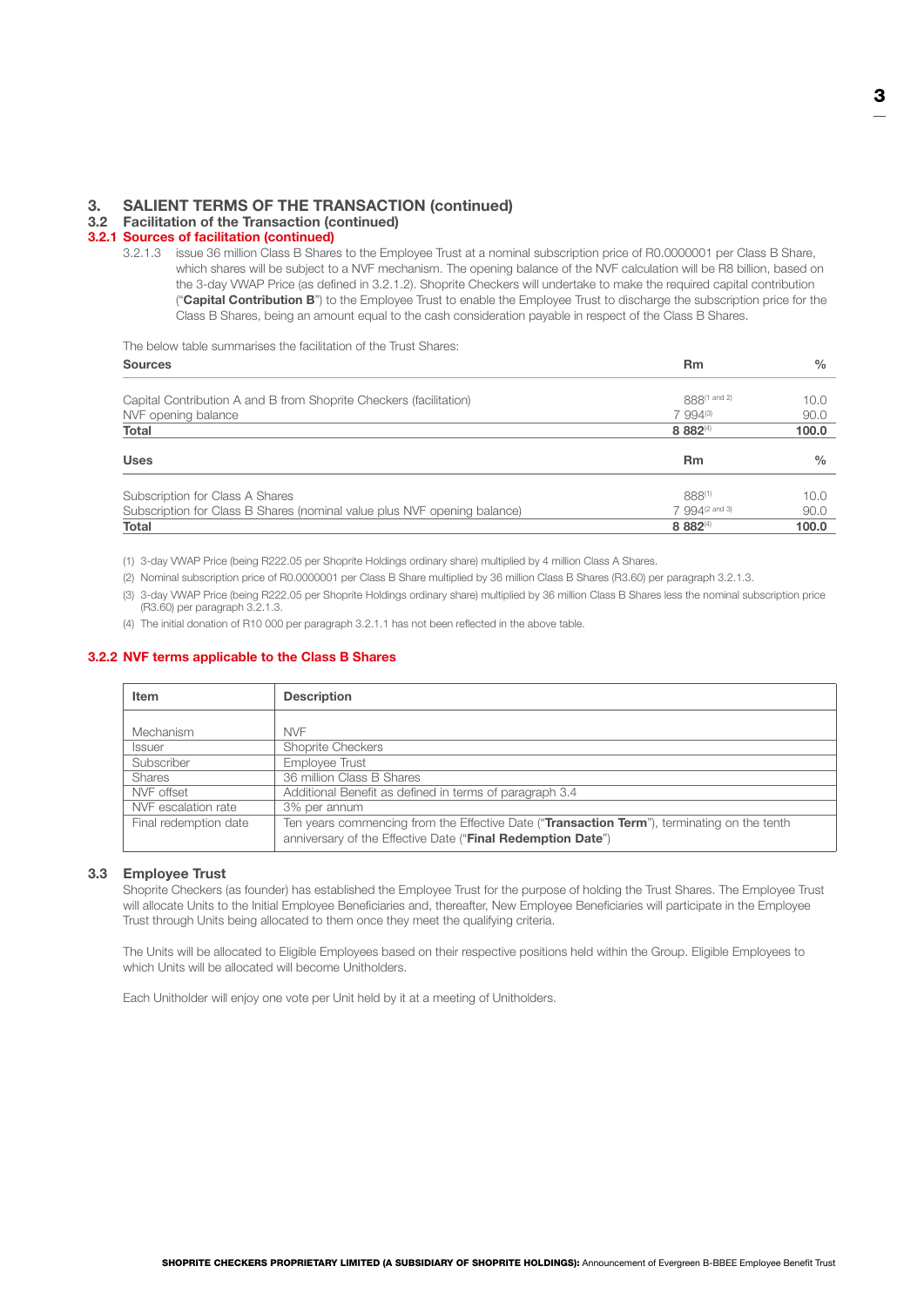# 3. SALIENT TERMS OF THE TRANSACTION (continued)

## 3.4 Dividends

 The Employee Trust will, subject to compliance with the Companies Act, 71 of 2008, become entitled to receive the following cash distributions from Shoprite Checkers after Shoprite Holdings has declared and paid a Qualifying Dividend:

- the distribution in respect of the Class A Shares held by the Employee Trust will be an amount equal to the number of Class A Shares held by the Employee Trust (being 4 million Class A Shares as at the Effective Date) multiplied by the Qualifying Dividend; and
- the maximum distribution in respect of the Class B Shares held by the Employee Trust will be an amount equal to the number of Class B Shares held by the Employee Trust (being 36 million Class B Shares as at the Effective date) multiplied by the Qualifying Dividend,

(collectively, the aggregate of such distributions being referred to herein as the "Maximum Dividend Entitlement").

The Employee Trust will be required to fund the following amounts from the Maximum Dividend Entitlement:

- 3.4.1 firstly, to make a distribution to the Beneficiaries of an amount equal to the Qualifying Dividend in question per allocated Unit. Each Unitholder will accordingly receive an amount equal to the number of Units held multiplied by the relevant Qualifying Dividend;
- <span id="page-3-0"></span>3.4.2 secondly, to pay the Employee Trust's expenses; and
- <span id="page-3-2"></span>3.4.3 thirdly, "Approved Investments", as set out in paragraph 3.6,

#### (collectively, the "Net Required Cash Distribution").

 The Employee Trust will have the ability to elect to receive a lesser portion of the distribution in respect of the Class B Shares forming part of the Maximum Dividend Entitlement which the Employee Trust may elect not to receive in cash, i.e. any portion of the Maximum Dividend Entitlement in excess of the Net Required Cash Distribution, will constitute an "Additional Benefit" which will reduce the NVF. An Additional Benefit may also arise in circumstances where not all the available 40 million Units are allocated to Unitholders at the particular point in time or where the Employee Trust has received income from Approved Investments.

#### <span id="page-3-1"></span>3.5 Initial Distribution payment

 Notwithstanding the Effective Date being a date after the record date for the Shoprite Holdings dividend of 233 cents per ordinary share ("H1 Dividend") declared on 8 March 2022 for the six months ended 2 January 2022 ("H1 2022 Record Date"), Shoprite Checkers will treat the H1 Dividend as a Qualifying Dividend made after the Effective Date. The Employee Trust will accordingly be entitled to receive a Net Required Cash Distribution (determined as recorded in paragraph 3.4) in respect thereof ("Initial Distribution"). It is anticipated that the Employee Trust will pay a first distribution to Unitholders in respect of such Initial Distribution following the fulfilment of the Condition Precedent. The Unitholders that will be entitled to share in the Initial Distribution will be those Unitholders who qualified as Eligible Employees on 30 April 2022 ("Record Date") of the Initial Distribution. Thereafter, Unitholders will receive distributions shortly after Shoprite Holdings has declared and paid dividends in terms of Shoprite Holdings' normal dividend cycles.

#### 3.6 Approved Investments

In terms of the trust deed establishing the Employee Trust ("Employee Trust Deed"), the trustees shall be entitled to invest surplus cash, after meeting their obligations under paragraphs [3.4.1](#page-2-0) and [3.4.2](#page-3-0), in Approved Investments. It is anticipated that "Approved Investments" will include Shoprite Holdings ordinary shares as well as co-investments alongside the Group through an investment vehicle used to develop small and medium enterprises. It is intended, subject to market conditions and the funds and opportunities available to the Employee Trust during the Transaction Term, that the Employee Trust will, at the end of the Transaction Term, have created sufficient equity value and be invested in assets which will enable it to continue to deliver meaningful distributions to Unitholders after the Transaction Term.

#### 3.7 Redemption

 The NVF (as reduced by any applicable Additional Benefits during the Transaction Term) will be extinguished on the Final Redemption Date through a full or partial redemption of the Class B Shares held by the Employee Trust ("Redemption"). The number of Class B Shares ("Final Redemption Shares") to be redeemed (by payment of a redemption amount of R0.0000001 per Class B Share to the Employee Trust), will be calculated with reference to the NVF on the Final Redemption Date and the market value of a Shoprite Holdings ordinary share on the Final Redemption Date. All the rights of the Final Redemption Shares will lapse on the Final Redemption Date.

Following the Redemption, the Employee Trust will continue to hold any remaining Trust Shares ("Remaining Trust Shares"), together with any other assets held by the Employee Trust, for the benefit of Eligible Employees.

 The Employee Trust will, after the Redemption, continue to be entitled to receive distributions in respect of the Remaining Trust Shares and any other dividends or income received from Approved Investments held at such time by the Employee Trust. The Employee Trust will determine which portion of such distribution must be retained for expenses and reserves, with the balance to be distributed to the Units which have been allocated to Beneficiaries at the time on a pro rata basis in accordance with the terms of the Employee Trust Deed.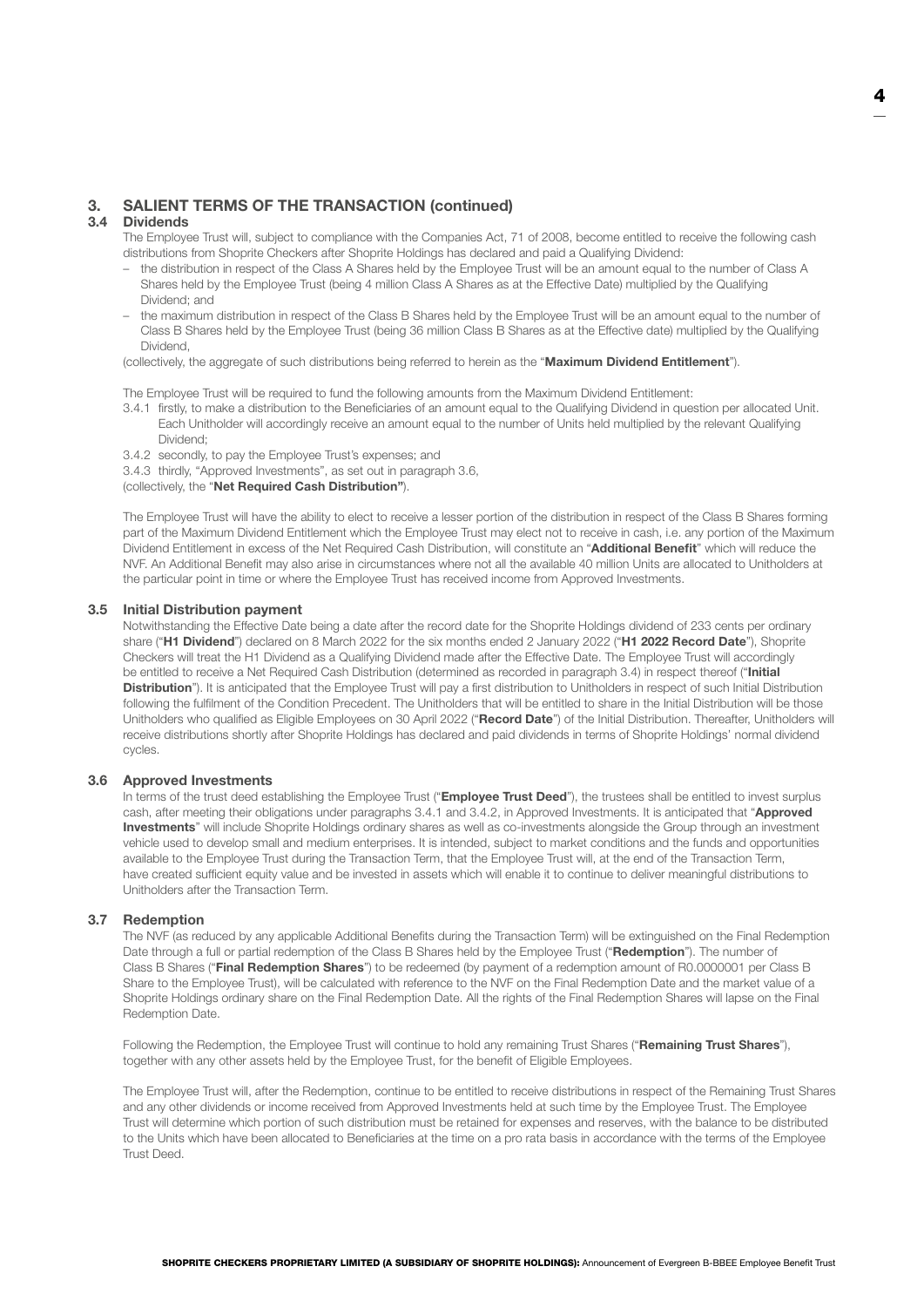# 4. NON-RSA EMPLOYEES

 In adherence with the ownership principles under the B-BBEE Codes of Good Practice, Shoprite Holdings will implement the Transaction at Shoprite Checkers, its subsidiary and through which the majority of Shoprite Holdings' South African assets are held.

 Notwithstanding the fact that the Transaction defines Beneficiaries of the Employee Trust as RSA Employees, Shoprite Holdings believes it is imperative to recognise the valued role all employees play in the Group's success. As such, the Group's Non-RSA Employees will receive an equivalent payment to that of the RSA Employees, which will be paid as a cash bonus payment through payroll, subject to same eligibility criteria and terms as applicable to the Beneficiaries of the Employee Trust.

# 5. FINANCIAL INFORMATION

#### 5.1 Financial effects of the Transaction

With reference to the disclosure requirements of Section 9 of the JSE Limited Listings Requirements ("Listings Requirements"), the value of net assets ("NAV") of Shoprite Checkers as at 4 July 2021, being the date of the last audited annual financial statements, was R16.9 billion.

The audited profit after tax ("PAT") attributable to Shoprite Checkers for the period ended 4 July 2021, was R5.8 billion, based on the audited annual financial statements of Shoprite Checkers, prepared in accordance with International Financial Reporting Standards.

#### 5.2 Financial impact on the Group

 The financial impact of implementing the Transaction for the Group and its shareholders will be determined in accordance with International Accounting Standard 19 Employee Benefits ("IAS19"), which prescribes the accounting treatment of employee benefits, except those to which IFRS 2 Share-based Payment applies.

 The Group intends consolidating the Employee Trust which holds a 6.85% voting interest in Shoprite Checkers. In the Group's application of IAS19, it will reflect, as an expense, the aggregate amount of the distributions paid to Unitholders (contemplated in paragraph [3.4.1\)](#page-2-0), the Employee Trust's expenses (contemplated in paragraph [3.4.2\)](#page-3-0) and the equivalent benefit paid to Non-RSA Employees (as contemplated in paragraph 4).

 By way of an example, the Group anticipates that the aggregate of the Initial Distribution (as referred to in paragraph [3.5\)](#page-3-1), for the 6-month period to 2 January 2022 (which will not include any investment contemplated in paragraph [3.4.3](#page-3-2)), together with the equivalent payment to Non-RSA Employees, will be an amount of R77 million. This amount is based on estimates of Unitholders and Non-RSA Employees calculated as at the Record Date. The Initial Distribution, together with the equivalent payment to Non-RSA Employees (excluding any potential tax deductions which may be claimed on the payments to Non-RSA Employees), would have represented a reduction of the Group's headline earnings from continuing operations for the 6-month period to 2 January 2022 of 2.7%.

 The above example sets out the unaudited financial effects of the Transaction (including the impact of the benefits to Non-RSA Employees) on, *inter alia*, the Group's headline earnings from continuing operations based on the most recent published interim results of the Group for the 6-month period ended 2 January 2022. For the avoidance of doubt, the consolidation of the Employee Trust and application of IAS19 does not have an impact on the ordinary shares in issue in Shoprite Holdings.

 The unaudited, *pro forma* financial information contained herein is the responsibility of the directors of Shoprite Holdings and was prepared for illustrative purposes only and may not, because of its nature, fairly present Shoprite Holdings' financial position, changes in equity and results of its operations or cash flows for the period then ended. It does not purport to be indicative of what the financial results would have been, had the Transaction been implemented on a different date.

# 6. CONDITION PRECEDENT

 The Class A Subscription Agreement, Class B Subscription Agreement and implementation of the Transaction are subject to the receipt of confirmation from the Companies and Intellectual Property Commission ("CIPC") that the amendments to the memorandum of incorporation of Shoprite Checkers submitted to the CIPC have been accepted by the CIPC.

## 7. EFFECTIVE DATE

 The Effective Date of the Transaction will be the first business day after the Condition Precedent referred to in paragraph 6 has been fulfilled.